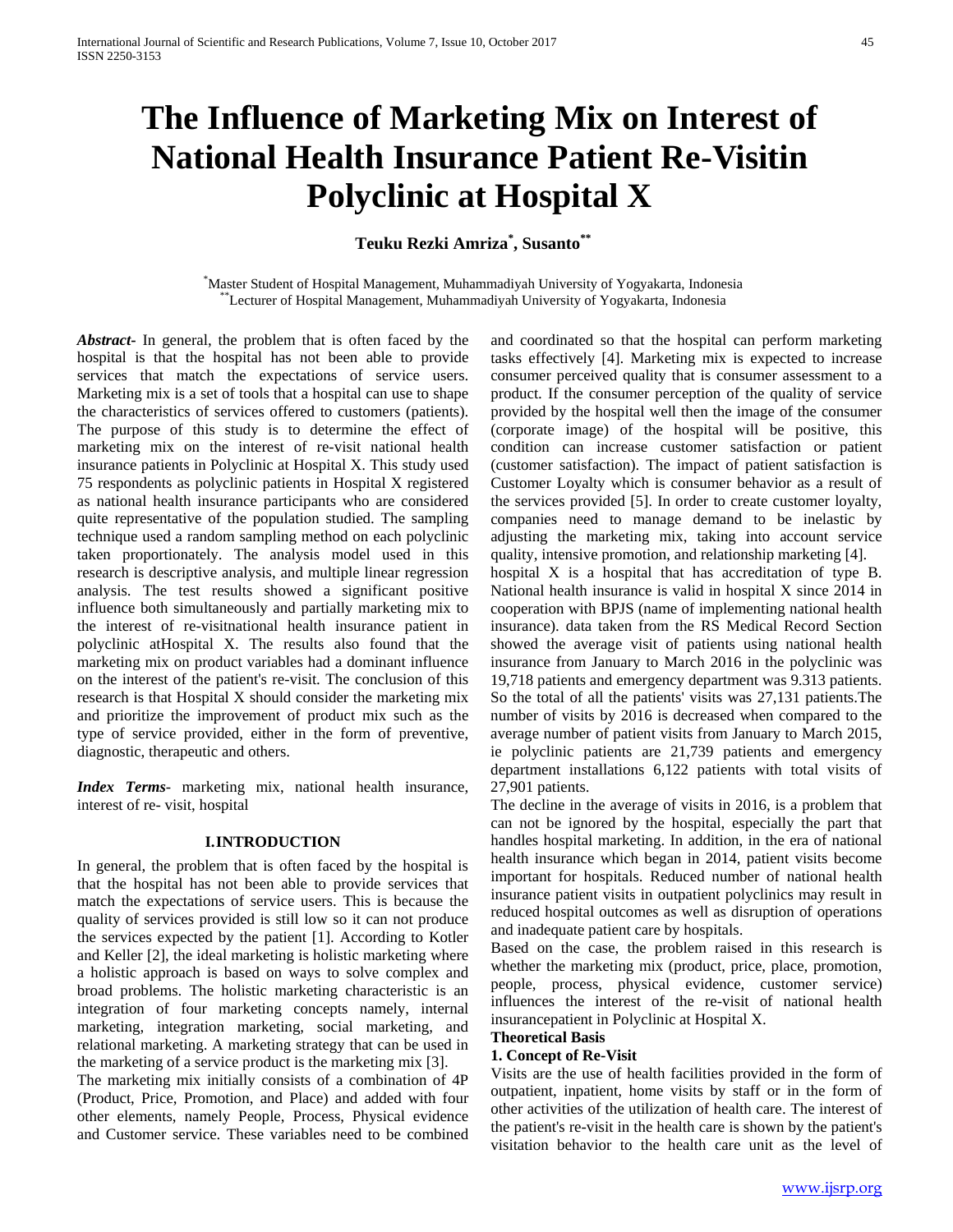patient satisfaction to the health service. Interest in re-visit also means the patient's trust in the providers of health care in the fulfillment of their needs. The high interest of patient visits to health care facilities can be seen from the dimensions of daily, weekly, monthly and yearly [6]. Many factors influence the patient's re-visit. These factors should be able to be identified by health care providers in order to develop appropriate strategies to improve services and improve patient visits.

## 2. Concept of Marketing Mix

The marketing mix is a set of tools that a hospital can use to create the characteristics of the services offered to the patient. Tools in the marketing mix can be used to develop long-term strategies as well as to design short-term tactics programs. The marketing mix initially consists of 4P combination (Product, Price, Promotion, and Place). When viewed from the customer perspective then 4P can be formulated also be 4C (Customer's needs and wants, Cost, Communication and Convenience). In its development, a number of studies show that the implementation of 4P is too limited for the service sector so that this weakness leads many marketing experts to redefine the marketing mix to be more applicable to the service sector. As a result, the traditional 4P element is expanded and added with four other elements, namely People, Process, Physical Evidence and Customer Service. These variables need to be combined and coordinated so that the hospital can perform its marketing tasks effectively [4].

Product is a type of service provided, either in the form of preventive, diagnostic, therapeutic and others. This service should be viewed from the view of the consumer, meaning what can be given to relieve pain, cure illness, prolong life, reduce disability, etc. [7].

Meaning of price is not just a cost that must be paid for one type of examination or action, but the whole that must be spent by patients to get services in the hospital.According to Zeithaml (1998) in Tjiptono (2011), customer-oriented pricing is the perceived value of the product by both the economic and functional (industrial product) and psychological (consumer product) [8].

Meaning of place in the hospital includes the place of service, time spent, refferal concept, and others. Location of the facility often determines the success of a service, because the location is closely related to the potential market of a company.For example hospitals generally occupy large areas and located near densely populated areas, as hospitals aim to serve the general public at large. Site and location selection requires careful consideration of the following factors:

1. Access, such as location is easy access to public transportation.

2. Visibility, such as a visible location from the curb.

3. Secure and spacious parking lot.

4. Expansion, which is available a place large enough for business expansion in the future.

5. Environment, ie the surrounding area that supports the services offered.

6. Competition, ie the location of competitors.

7. Government regulations

Meanwhile the concept of promotion in the hospital is how patients know about the types of services available in the hospital, how they are motivated to use, then use it on an ongoing basis and disseminate the information to their peers. Promotion is the process of communicating the marketing mix variables that are very important implemented by the company in marketing the product. The essence of promotional activities is a form of marketing communication activity that seeks to disseminate information, influence, remind the target market to be willing to accept, buy, and loyal products offered by the company. Promotion activities of health care that exist in a hospital is growing rapidly given the increasing level of competition between hospitals. Promotion of health care in their implementation should be in accordance with the existing health care in the hospital and pay attention to the marketing ethics described by the American Marketing Association (AMA) which includes honesty, fairness and avoiding conflict with the aim of attracting consumers [9].

People is a vital element for the service marketing mix. Elements of people in the marketing of services can not be separated with the customer. Elements of people in a hospital or company act as "part-time marketers" whose actions and behaviors have a direct impact on the customer's output. Therefore, service organizations that have high contact with their customers such as hospitals should clearly determine what is expected of each employee in their interactions with customers. To achieve the expected standard, recruitment, training, motivation and employee performance appraisal methods are important to improve employee quality and marketing mix [4].

Physical evidence in the marketing mix may take the form of a brochure showing buildings, well-dressed and polite employees, attractive internal and external decoration, comfortable waiting rooms, and so on. This physical evidence is important because services have intangible characteristics that cause potential customers to be unable to judge a service before consuming it. Physical evidence provides an overview of the characteristics of the services offered, thus reducing the perceived risk level of the customer in the buying decision [8]. Process in the marketing mix is related to the production or operation process which is an important factor for highcontact services consumers who often also acts as the coproducer of the services concerned. In the service business, marketing management and operations management are closely related and hard to distinguish clearly. The process elements in the hospital can be seen from the ongoing health care process starting from registration, examination, drug taking and payment [7].

Customer Service can be defined as total quality of services perceived by customer. Therefore, responsibility for this marketing mix element can not be isolated only in the customer service department, but should be concern and responsibility of all production personnel of the service organization. Quality management services offered to customers are closely related to production and personnel design policies [4].

The success of marketing program depends of integration between external environment and internal organizationcapabilities. Thus the marketing program as a process of matching process and especially important in the context of service. Marketing mix is at the core of the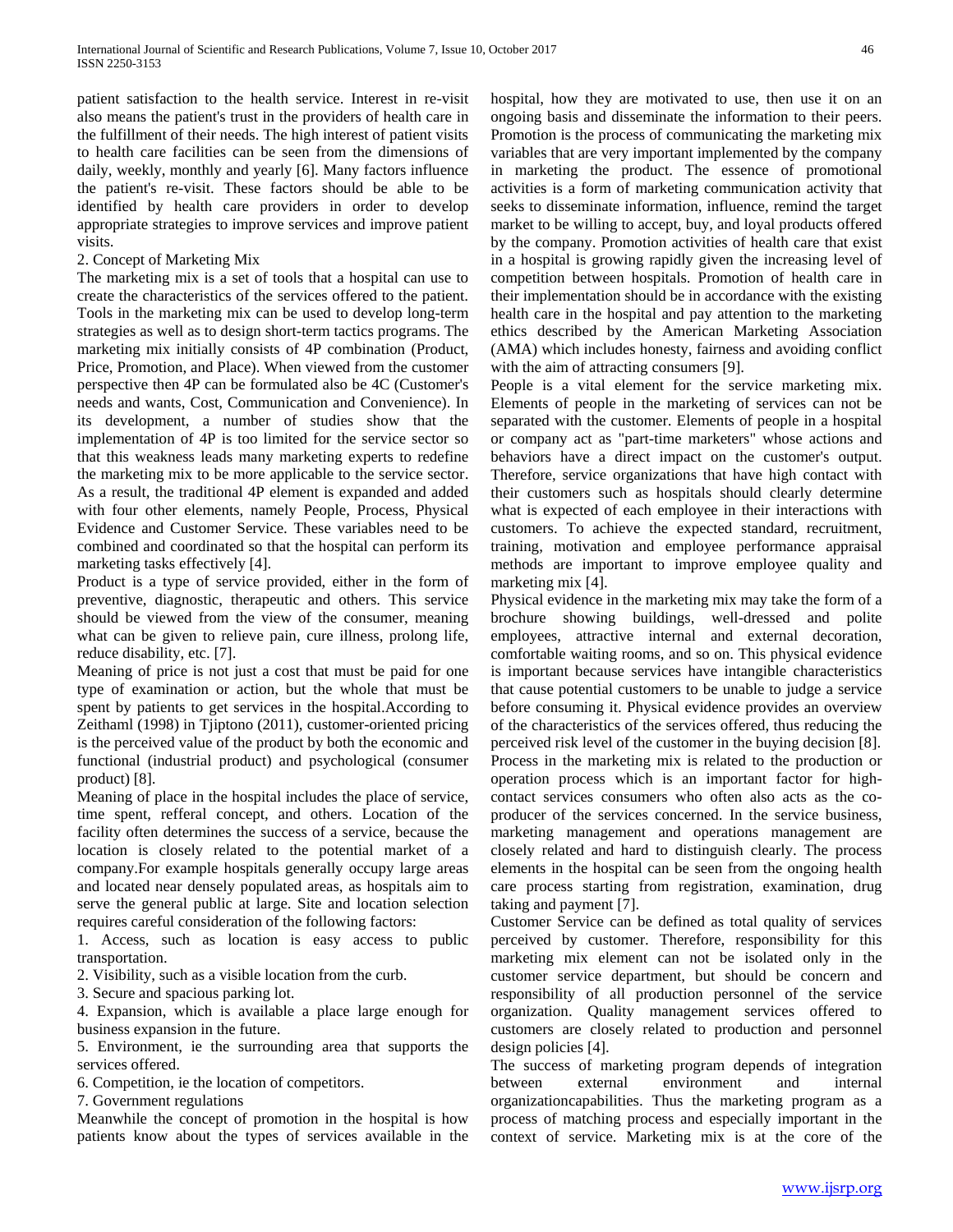company's marketing system. These activities need to be combined and coordinated so that the company can do its marketing tasks as effectively as possible. So the company not only choose the best combination, but also must coordinate various elements of the marketing mix to implement marketing program effectively.

The basic theories aboveand hypothesis are described as follows:



Figure 1. Conceptual Framework

#### **Research Hypothesis**

Based on the theoretical study above, the hypothesis of this research are:

H.1. There is the influence of product variable on the interest of patient re-visit with national healt insurance in polyclinic at hospital X.

H.2. There is the influence ofpricevariable on the interest of patient re-visit with national healt insurance in polyclinic at hospital X.

H.3. There is the influence ofplace variable on the interest of patient re-visit with national healt insurance in polyclinic at hospital X.

H.4. There is the influence of promotionvariable on the interest of patient re-visit with national healt insurance in polyclinic at hospital X.

H.5. There is the influence ofpeoplevariable on the interest of patient re-visit with national healt insurance in polyclinic at hospital X.

H.6. There is the influence of processvariable on the interest of patient re-visit with national healt insurance in polyclinic at hospital X.

H.7. There is the influence ofphysical evidencevariable on the interest of patient re-visit with national healt insurance in polyclinic at hospital X.

H.8. There is the influence ofcutomer servicevariable on the interest of patient re-visit with national healt insurance in polyclinic at hospital X.

H.9. Marketing Mix factors that have the most influence on the interest of patient re-visit with national healt insurance in polyclinic at hospital X.are Products variable.

#### **II. METHODS**

This type of research used in this study is quantitative methods.Data in this research use primary data. Primary data in this study was obtained by making and distributing questionnaires to 75 patients with national health insurance at polyclinic X hospital as respondents.

The sampling technique was conducted randomly on each polyclinic taken proportionally using questionnaire. Data analysis technique in this research use multiple linear regression analysis. The regression equation expected in this research is:

 $Y = b_0 + b_1X_1 + b_2X_2 + b_3X_3 + b_4X_4 + b_5X_5 + b_6X_6 + b_7X_7 + b_8X_8 + e$ 

Y = interest of patient re-visit (dependent variable)

X = Marketing mix (independent variable)

 $a =$  Price constants (price Y when  $X = 0$ )

e = Error

 $b_1$ ,  $b_2$ , ...  $b_8$  = the regression coefficient number which shows the increase or decrease in the dependent variable based on the independent variable. If the value of  $b (+)$ then there is an increase, if the value of  $b$  (-) then there is a decrease.

While hypothesis testing is done by F test, t test, coefficient of determination multiple  $(R^2)$  and coefficient of determination partial  $(r^2)$ .

#### **III. RESULTS**



| Variabel             | Koef.    |       |           |       |            |
|----------------------|----------|-------|-----------|-------|------------|
| Independent          | Regresi  | Beta  | statistik | Sig.  | Info       |
| (Constant)           | $-1.042$ |       | $-3.293$  | 0.002 |            |
| Product              | 0.272    | 0.250 | 3.561     | 0.001 | Signifikan |
| Price                | 0.166    | 0.192 | 2.756     | 0.008 | Signifikan |
| Place                | 0.182    | 0.176 | 2.352     | 0.022 | Signifikan |
| People               | 0.183    | 0.186 | 2.654     | 0.010 | Signifikan |
| Promotion            | 0.152    | 0.161 | 2.075     | 0.042 | Signifikan |
| Process              | 0.139    | 0.160 | 2.092     | 0.040 | Signifikan |
| Physical<br>evidence | 0.137    | 0.148 | 2.105     | 0.039 | Signifikan |
| Customer<br>service  | 0.142    | 0.155 | 2.109     | 0.039 | Signifikan |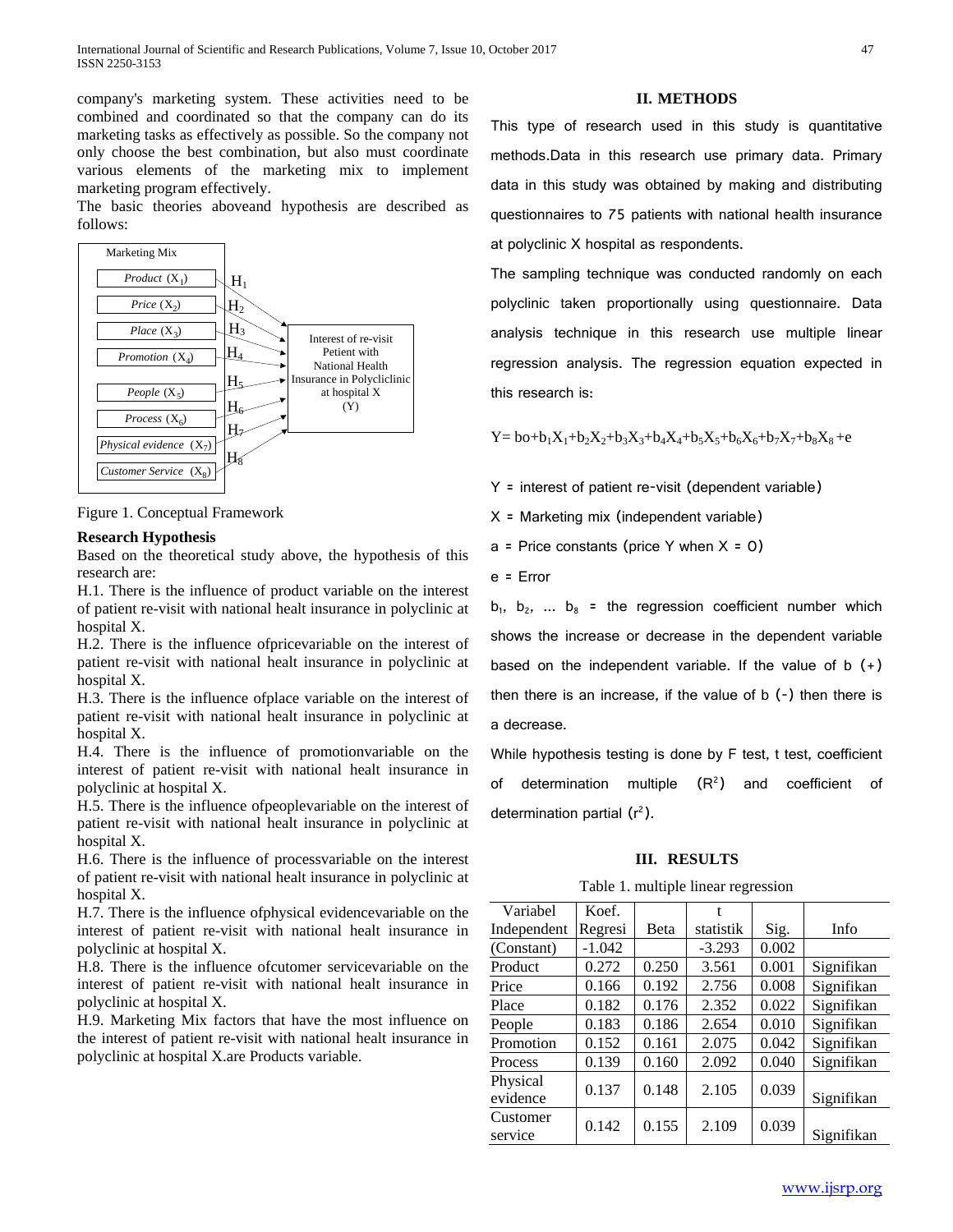| Multi R    | 0.863 |        |        |         |       |
|------------|-------|--------|--------|---------|-------|
| Adj. R     |       | F stat |        |         |       |
| $Square =$ | 0.714 | $=$    | 24.094 | $Si2-F$ | 0.000 |

Dependent Variable: Interest of re-visit

Based on Table 1, the result of F test is obtained  $F_{\text{count}}$  of 24,094 and probability (Sig-F) is  $0.000 \le 0.05$ , this means there is influence together marketing mix consisting of product, price, place, promotion, people, process, physical evidence and customer service to the interest of the patient's re-visit on Hospital X. While the adjusted coefficient R square = 0.714 which shows the independent variables together influence the dependent variable by 71.4% the rest of 28.6% influenced by other variables not included in the research model.

Testing of significance indicates that Product variable (X1) has a t<sub>count</sub> value of 3,561 sig of 0.001 < 0.05. The value can prove Ho is rejected which means that there is a significant influence of product variables on the interest of the re-visit patient's at Hospital X. while the influence of product variables on the interest of re-visit patient can be shown with the beta coefficient of 25%.

The test results of significance indicate that Price variable  $(X2)$  there is a value for t<sub>count</sub> of 2.756 and sig of 0.008 < 0.05. there is a significant influence of Price variables on the interest of the re-visit patient's at Hospital X. while the influence of Price variables on the interest of re-visit patient can be shown with the beta coefficient of 19.2%. This means that the interest of the patient's re-visit can be explained by the price variable of 19.2%.

The test results of significance indicate that Place variable (X3) there is a value for  $t_{\text{count}}$  of 2.352 and sig of 0.022<0.05. there is a significant influence of Place variables on the interest of the re-visit patient's at Hospital X. while the influence of Place variables on the interest of re-visit patient can be shown with the beta coefficient of 17.6%. This means that the interest of the patient's re-visit can be explained by the Place variable of 17.6%.

The test results of significance indicate that Promotion variable  $(X4)$  there is a value for  $t_{\text{count}}$  of 2.654 and sig of 0.010<0.05. there is a significant influence of Promotion variables on the interest of the re-visit patient's at Hospital X. while the influence of Promotion variables on the interest of re-visit patient can be shown with the beta coefficient of 18.6%. This means that the interest of the patient's re-visit can be explained by the Promotion variable of 18.6%.

The test results of significance indicate that People variable  $(X5)$  there is a value for t<sub>count</sub> of 2.075 and sig of 0.045 < 0.05. there is a significant influence of People variables on the interest of the re-visit patient's at Hospital X. while the influence of People variables on the interest of re-visit patient can be shown with the beta coefficient of 16.1%. This means that the interest of the patient's re-visit can be explained by the People variable of 16.1%.

The test results of significance indicate that Process variable (X6) there is a value for  $t_{\text{count}}$  of 2.092 and sig of 0.040<0.05. there is a significant influence of Process variables on the interest of the re-visit patient's at Hospital X. while the influence of Process variables on the interest of re-visit patient can be shown with the beta coefficient of 16.0%. This means that the interest of the patient's re-visit can be explained by the Process variable of 16.0%.

The test results of significance indicate that Physical evidence variable  $(X7)$  there is a value for  $t_{\text{count}}$  of 2.105 and sig of 0.039<0.05. there is a significant influence of Physical evidence variables on the interest of the re-visit patient's at Hospital X. while the influence of Physical evidence variables on the interest of re-visit patient can be shown with the beta coefficient of 14.8%. This means that the interest of the patient's re-visit can be explained by the Physical evidence variable of 14.8%.

The test results of significance indicate that Customer service variable  $(X8)$  there is a value for  $t_{\text{count}}$  of 2.109 and sig of 0.039<0.05. there is a significant influence of Customer service variables on the interest of the re-visit patient's at Hospital X. while the influence of Customer service variables on the interest of re-visit patient can be shown with the beta coefficient of 15.5%. This means that the interest of the patient's re-visit can be explained by the Customer service variable of 15.5%.

## **IV.DISCUSSION**

## **1. The influence of product on the interest of re-visit**

Partially product variable significantly to the interest of patient's re-visit at hospital X. If seen from result of positive regresion, indicate product quality offered either hence interest of patient's re-visit also consumer will higher. This is the dominant variable of interest in re-visit. Alternatives that are highly in demand by product offerings in hospital X due to the choice of products that fit the needs, such as specialist services provided by the hospital, Polyclinic Support services, Polyclinic patient registration, Polyclinic service and Physician services in non-discriminating polyclinics - Distinguish the type of patient assurance, it will increase the interest of the patient's re-visit. This is because the product is something that can be offered to the market for the benefit, or consumption and that can satisfy the wants or needs. It can not only be a physical thing, but it can also be a service, other unreal ideas. For a company that understands this, of course not only sell the product itself, but besides it also sells benefits of the product, because consumers not only buy a bunch of physical attributes, but buy something that can make his wishes satisfied.

## **2. The influence of price on the interest of re-visit**

Partially, the price variables significantly influence the interest of the patient's re-visit in hospital X. When viewed from the positive value of the regression coefficient, it indicates that the more suitable the price set by the hospital, according to quality, health insurance, the cost becomes lighter and get the service according to the insurance coverage, the interest of the patient's return visit will also be higher. This is because the tariff is the amount of money charged or a product or service or the sum of the value exchanged by consumers for the benefits of having or using the product on the service. So tariffs are a way for a salesperson to differentiate his offer from competitors. The more appropriate the price expected by the patient then the patient will feel satisfied, so the interest of patient re-visit better. A good tariff is indicated by the RS X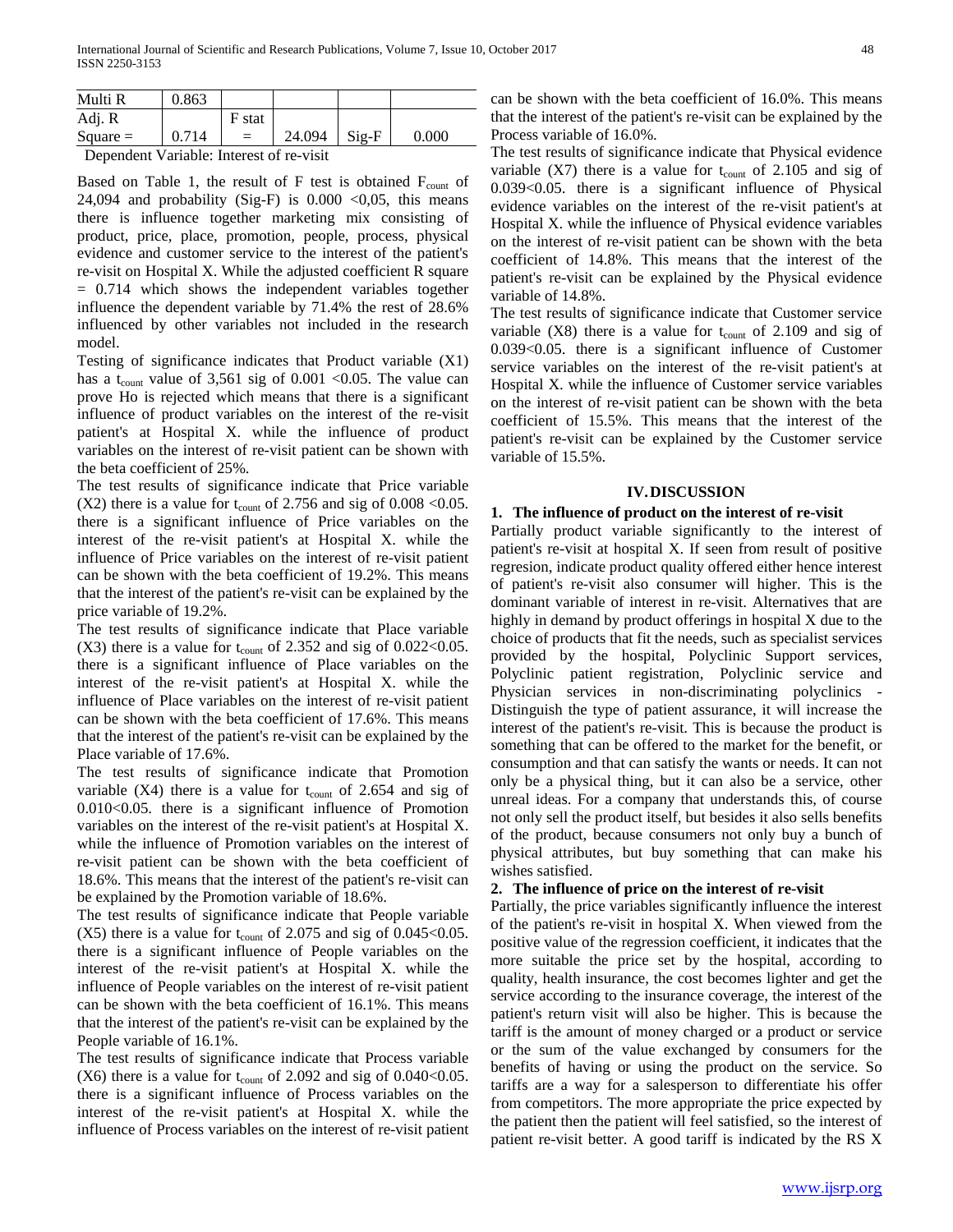who can serve the national health insurance or BPJS, does not pay additional fees when seeking treatment at the polyclinic, obtaining services in accordance with the assurance and payment method in the polyclinic easy.

#### **3. The influence of place on the interest of re-visit**

Partially Place variables significantly influence the interest of patient re-visit at hospital X. If seen from positive value of regression coefficient, show the better place in hospital X hence interest of patient re-visit also will be higher. This is because the place in the hospital includes the place of service, time spent, the concept of referral, and others. Location of the facility often determines the success of a service, because the location is closely related to the market potential of a company. For example, hospitals occupy large areas and are located near densely populated areas, as they aim to serve the general public at large. Thus a place that satisfies the patient the higher the interest of the patient's re-visit.

## **4. The influence of promotion on the interest of re-visit**

Partially, the promotion variable significantly influence the interest of the patient's re-visit at hospital X. If seen from positive regression coefficient, show the better promotion done by RS X then the interest of patient visit will also be higher. Promotion at the hospital is to let patients know about the types of services available in the hospital, how they are motivated to use, then use them on an ongoing basis and disseminate the information to their peers. Promotion is the process of communicating the marketing mix variables that are very important implemented by the company in marketing the product. The essence of promotional activities is a form of marketing communication activities that seek to disseminate information, influence, remind the target market to be willing to accept, buy, and loyal to the products offered by the company. Promotion activities of health services that exist in a hospital is growing rapidly given the increasing level of competition between hospitals. With the promotion of the better the interest of patient re-visit will increase.

## **5. The influence of people on the interest of re-visit**

Partially, the variable of the people significantly influence the interest of patient's re-visit at hospital X. If viewed from the positive value of regression coefficient, show the better human resources in hospital X then the interest of patient visit will also be higher. People are also a vital element for the service marketing mix. This element in the marketing of services can not be separated with the customer. In a hospital or company people act as "part-time marketers" whose actions and behaviors have a direct impact on the customer's output. Therefore, service organizations that have high contact with their customers such as hospitals should clearly determine what is expected of each employee in their interactions with customers. To achieve the expected standard, recruitment, training, motivation and employee performance appraisal methods are important to improve employee quality and marketing mix [4]. With the better quality of human resources available in hospitals, it is expected that the better service, which will encourage the interest of re-visit to this hospital.

## **6. The influence of process on the interest of re-visit**

Partially, the process variables significantly influence the interest of the patient's re-visit at hospital X. When viewed from the positive value of the regression coefficient, it shows

that the better the process in hospital X then the interest of patient visit will also be higher. Process in the marketing mix is related to the production or operation process which is an important factor for high-contact services consumers who often also acts as the co-producer of the services concerned. In the service business, marketing management and operations management are closely related and hard to distinguish clearly. Elements of the process in the hospital can be seen from the process of health services take place starting from the process of registration, examination, drug taking and payment [7]. Good process in hospital for example in queue system of patient number served properly and need not wait long time, order of examination in Polyclinic not confusing patient, Nurse in doing work task with systematic and effective, and Doctor do examination on time, encourage patients to seek treatment back to this hospital.

## **7. The influence of physical evidence on the interest of revisit**

Partially, physical evidence variable significantly influence the interest of patient's re-visit at hospital X. If viewed from positive regression coefficient, show the better physical condition in hospital X then the interest of patient visit will also be higher. Physical evidence in the marketing mix can be a brochure featuring a building, an employee with a neat and polite appearance, an attractive internal and external decoration, a comfortable waiting room, and more. Physical evidence is important because services have intangible characteristics that cause potential customers to not judge a service before consuming it. Physical evidence will provide an overview of the characteristics of the services offered so as to reduce the level of risk perceived by customers in purchasing decisions [9].

## **8. The influence of customer service on the interest of revisit**

Partially cutomer service variables significantly influence the interest of patient re-visit at hospital X. If seen from positive value of regression coefficient, indicate that the better quality of customer service given by hospital X hence interest of patient visit also higher. Customer Service (patient service) can be interpreted as the total quality of services perceived by the customer. Therefore, the responsibility for this marketing mix element can not be isolated only in the customer service department, but should be the concern and responsibility of all production personnel of the service organization. Quality management services offered to customers are closely related to production and personnel design policies [4]. When good hospital services such as the appearance of all the hospital service personnel are attractive and presentable, the overall attitude and facial expressions are pleasant and pleasant, the officers who speak with pleasant tones and the hospital staff can explain clearly and patiently, the hope of service the satisfactory will be quickly achieved so it will encourage to revisit.

#### **V. CONCLUSION**

1. The results of the study found that there was a significant positive influence both simultaneously and partially of product variable, price variable, place variable, promotion,